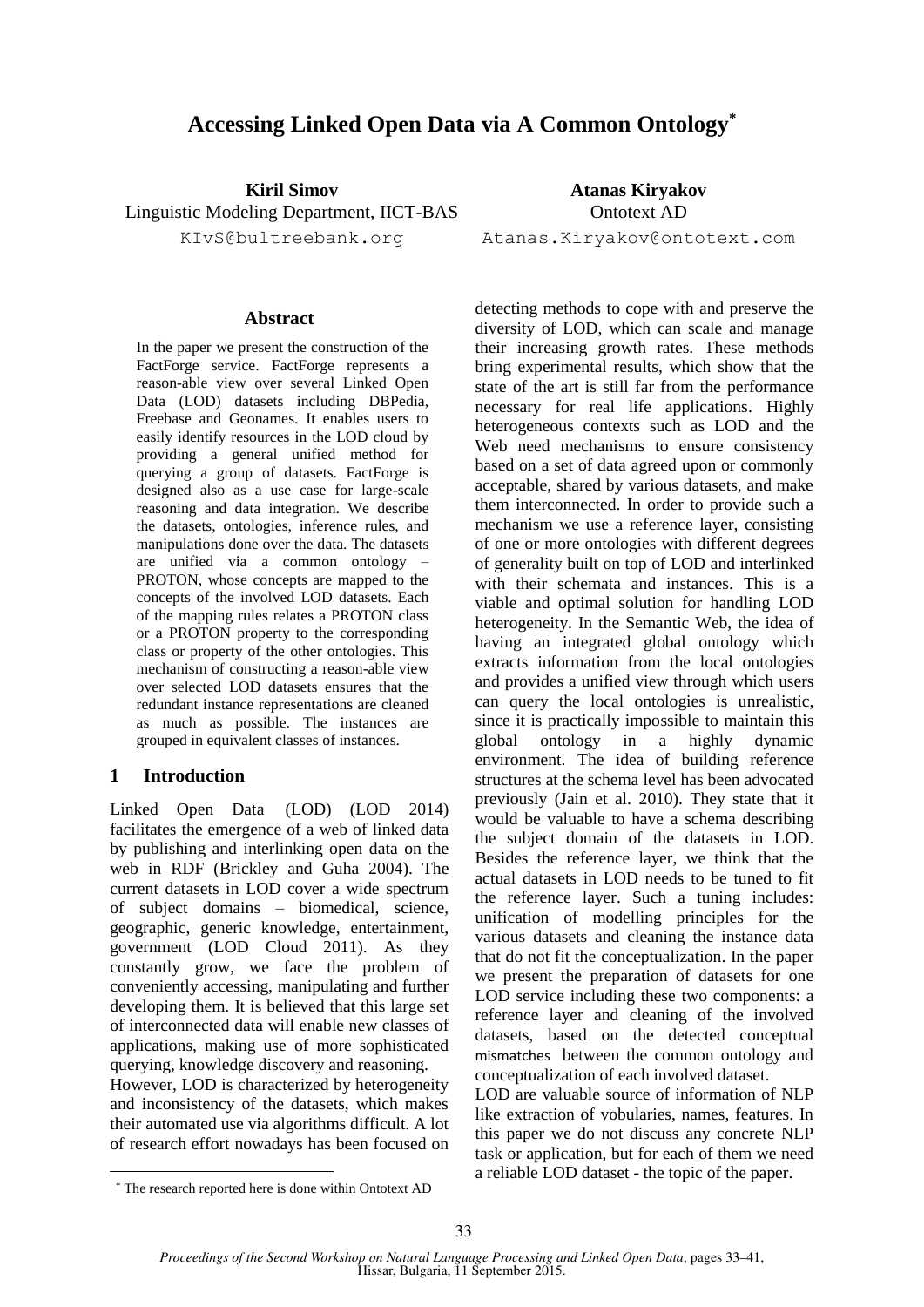The structure of the paper is as follows: Section 2 gives the background of our idea. Section 3 focuses on the conctruction of FactForge. Section 4 concludes the paper.

## **2 Background**

This section outlines the three components our approach is based on: (a) conceptual schema of the world (ontologies); (b) instance data; and (c) mechanisms for inferring new information from these two sources of information. First, we provide a general overview of ontologies with emphasis on upper level ontologies. Then, we characterize LOD and describe an approach to using the LOD data with reasoning.

**Ontologies.** Ontologies are defined as "a formal, explicit specification of a shared conceptualization" (Studer et al. 1998). They are sets of definitions in a formal language for terms describing the world. Ontologies organize knowledge domains in concepts and relations between them. They allow for inheritance of properties and characteristics, and for reasoning according to different logics. These are some of the powerful mechanisms of ontologies that offer increased knowledge coverage, consistency, and lack of redundancy or contradiction. Depending on the generality of the knowledge domains they cover, several types of ontologies are distinguished. These are upper-level ontologies, domain ontologies and application ontologies. Upper-level ontologies, or foundational ontologies, describe very general concepts that can be used across multiple domains; examples include  $DOLCE<sup>1</sup>$ , SUMO<sup>2</sup>, and PROTON<sup>3</sup>. Domain ontologies cover the conceptualization of given subject domains. They describe concepts and relationships representative for the subject domain like biology, vehicle sales, product types, etc. The most common ontology design principles include: defining the scope of the ontology, creating a balanced class hierarchy, providing methods to evaluate the concepts and properties, as well as consistency checking. The OntoClean method (Guarino, N., & Welty 2002) is a very popular ontology design method. It recommends distinguishing between type and role when defining the concepts. It uses metaproperties to check the consistency of the ontology with predefined constraints helping to discover taxonomic errors. Data driven

ontologies, such as the ontology of DBpedia<sup>4</sup>, select the concepts based on the availability of data instantiating them.

Linked Open Data. The notion of "linked data" is defined by Tim Berners-Lee (Berners-Lee 2006), as RDF graphs, published on the WWW so that one can explore them across servers by following the links in the graph in a manner similar to the way the HTML web is navigated. "Linked data" are constituted by publishing and interlinking open data sources, following the principles of:

- Using URIs as names for things;
- Using HTTP URIs, so that people can look up these names;
- Providing useful information when someone looks up a URI;
- Including links to other URIs, so that people can discover more things.

To this end, data publishers should make sure that:

- The "physical" addresses of the pieces of published data are the same as the "logical" addresses, used as RDF identifiers (URIs);
- Upon receiving an HTTP request, the server should return a set of triples describing the resource.

LOD provide sets of referenceable, semantically interlinked resources with defined meaning. The central dataset of the LOD is DBpedia. Because of the many mappings between other LOD datasets and DBpedia, the latter serves as a sort of a hub in the LOD graph ensuring a certain level of connectivity. LOD is rapidly growing. The largest number of datasets in LOD belongs to the bio-medical domain. Another big subject area in the LOD cloud is scientific literature collection; entertainment data; government data like; Language dataetc. Finally, some datasets contain general-purpose encyclopedic knowledge such as DBpedia and Freebase, and geographic knowledge such as Geonames, etc.

The use of LOD and the development of applications based on it are difficult because the different LOD datasets are rather loosely connected chunks of information, facts, and instances. They have varying levels of completeness and external linkages. They are mainly connected at the instance level, thus losing the benefits from the enrichment of the data with implicit factual knowledge, when ontologies and schema-level mappings are involved. Even the linkage between instances of

 <sup>1</sup> http://www.loa-cnr.it/DOLCE.html

<sup>2</sup> http://www.ontologyportal.org/

<sup>3</sup> http://www.ontotext.com/proton-ontology

<sup>4</sup> http://dbpedia.org/About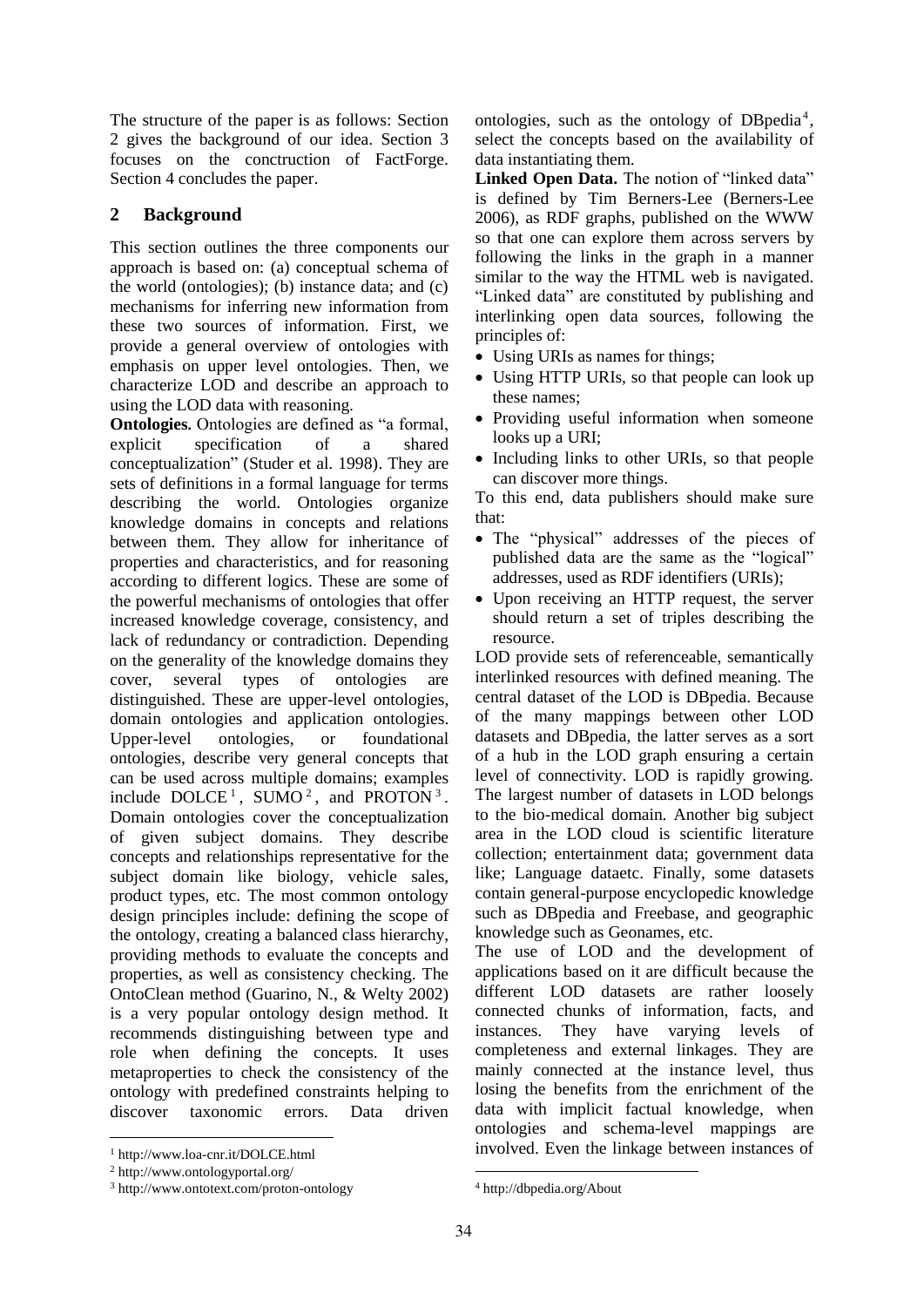different datasets in the LOD cloud, via the predicate owl:sameAs shows drawbacks due to the fact that the instances are not described in the same way in the different datasets. They are, strictly speaking, not the same. For instance, New York's population in DBpedia is given as of July 2009, and counts 8,391,881, whereas in Freebase it is 8,363,710 as of 2008. Nevertheless, the two instances of New York from DBpedia and from Freebase are linked together with owl:sameAs, which implies that the two resources are fully identical. Yet, the "facts" for each instance differ. Another example points to the country of Kosovo. In DBpedia, it is described as a country, whereas in Freebase, it is denoted as a region. Still these two instances are reliably linked with owl:sameAs. Such divergences make the use of LOD data challenging in knowledge demanding applications or for reasoning tasks. On the other hand, introducing schema-level alignment of LOD datasets would provide significant advantages in ensuring the consistency of linkages. Such linkages would enable applications that can answer queries requiring multiple and disparate information sources. The quality of the data in the LOD cloud and their linkage are not the only challenges for the applications. The RDF datasets are supplied with vocabularies, which imply inference and generation of implicit facts. This considerably increases the overall number of facts available for exploration and poses the question of managing LOD. Using linked data for data management is considered to have great potential for the transformation of the web of data into a giant global graph (Heath and Bizer 2011). Still, there are several challenges that have to be overcome to make this possible, namely:

- LOD are hard to comprehend the fact that multiple datasets are interlinked and accessible in the same data format is not enough to deal with hundreds of data schemata, ontologies, vocabularies and data modeling patterns;
- Diversity comes at a price often there are tens of different ways of expressing one and the same piece of information even in a single dataset, such as DBpedia;
- LOD is unreliable many of the servers behind LOD today are slow and have down times higher than the one acceptable for most of the data management setups;
- Dealing with data distributed on the web is slow – a federated SPARQL query that uses,

say, three servers within several joins can be very slow;

• No consistency is guaranteed – low commitment to the formal semantics and intended use of the ontologies and schemata.

Using reason-able views (Kiryakov et al. 2009), described below, is one solution to the problem of LOD management. Reason-able views are the experimental setting for the approach presented in this paper.

**Reason-Able Views (RAV).** Reasoning within LOD with standard methods of sound and complete inference with respect to First Order Predicate Calculus is practically infeasible. The closed-world assumption for sound and complete reasoning is practically inapplicable in a web context and has never been even considered for the web of data. Due to the nature of the data in LOD in its current state, inference with them in many cases is useless, as it derives many false statements. Having datasets dispersed in different locations makes reasoning with them impractical. Reason-able views are an approach to reasoning over and managing linked data. Reason-able view is an assembly of independent datasets, which can be used as a single body of knowledge with respect to reasoning and query evaluation. The key principles of constructing reason-able views can be summarized as follows:

- Group selected datasets and ontologies in a compound dataset;
- Clean up, post-process and enrich the datasets if necessary. Do this conservatively, in a clearly documented and automated manner, so that (a) the operation can easily be performed each time a new version of one of the datasets is published; and (b) the users can easily understand the intervention made;
- Load the compound dataset into a single semantic repository and perform inference with respect to tractable OWL dialects;
- Define a set of sample queries against the compound dataset. These determine the "level of service" or the "scope of consistency" contract offered by the reason-able view.

Each RAV aims at lowering the cost and the risks of using specific LOD datasets. The design objectives behind each reason-able view are to:

- Make reasoning and query evaluation feasible;
- Lower the cost of entry through interactive user interfaces and retrieval methods such as URI auto-completion and RDF search;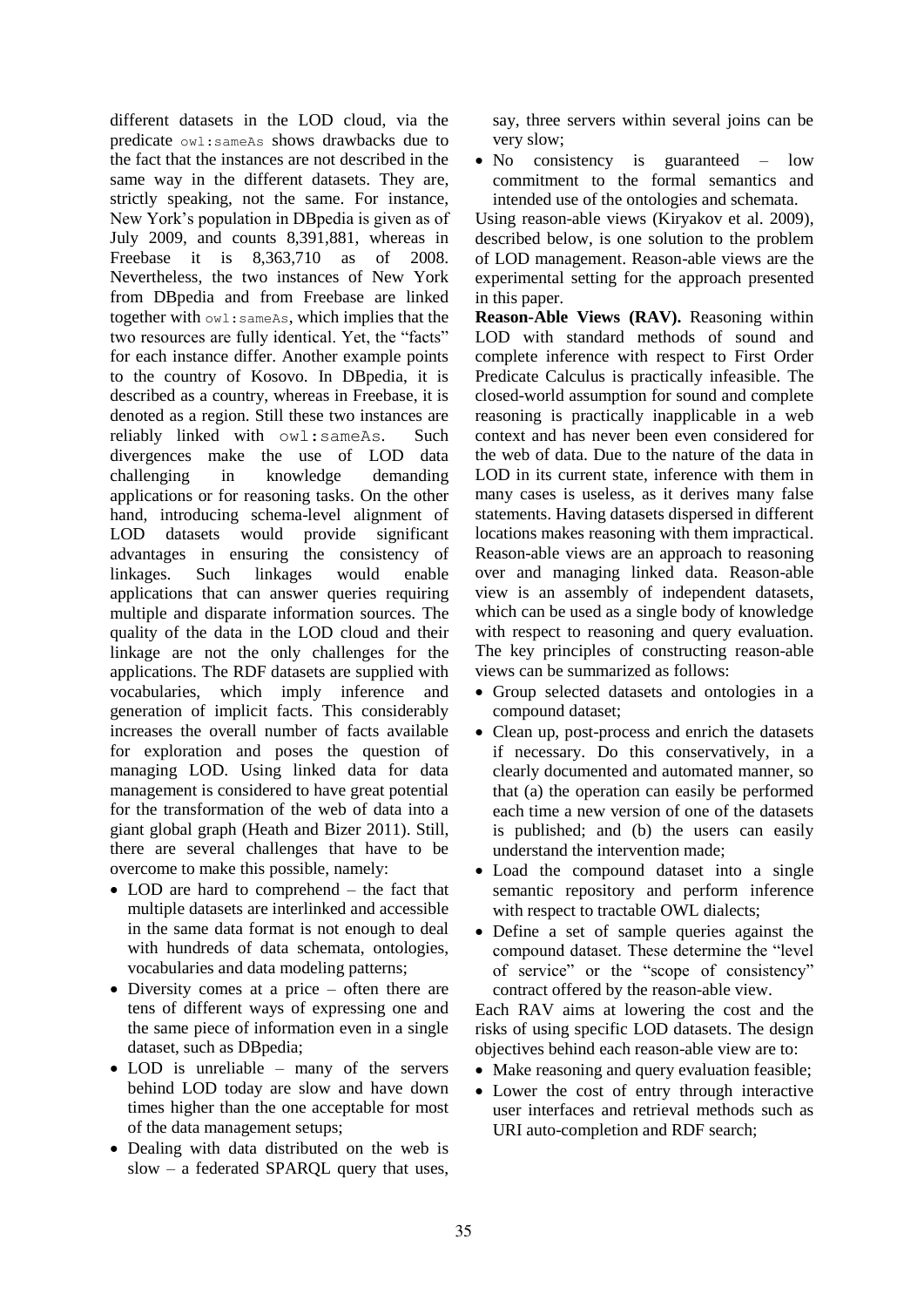- Guarantee a basic level of consistency  $-$  the sample queries guarantee the consistency of the data;
- Guarantee availability all data is the same repository;
- Easier exploration and querying of unseen data – sample queries provide re-usable extraction patterns.

RAVs are built according to certain design principles, e.g.:

- All datasets in the view represent linked data;
- Single set of reasonability criteria is imposed on all datasets;
- Each dataset is connected to at least one of the others.

RAVs are implemented in two public services, namely, FactForge and LinkedLifeData.

### **3 Construction of FactForge**

FactForge<sup>5</sup> represents a reason-able view over several important Linked Open Data datasets. It enables users to easily identify resources in the LOD cloud by providing a general unified method for querying a whole group of datasets. FactForge is designed also as a use-case for large-scale reasoning and data integration. In brief, the datasets are unified via a common ontology – PROTON, whose concepts are mapped to the concepts of the involved LOD datasets. We do this by a set of rules. Each of them maps a PROTON class or a PROTON property to the corresponding class or property of the other ontologies. This mechanism of constructing a reason-able view over selected LOD datasets ensures that the redundant instance representations (classes and properties) are cleaned as much as possible. The instances are grouped in equivalent classes of instances. Finally, the instances in these datasets are linked via owl:sameAs statements. FactForge development can be divided into six main steps:

- 1. Selecting the LOD datasets
- 2. Checking each dataset for consistency
- 3. Mapping the PROTON concepts to the respective LOD datasets concepts
- 4. Cleaning the datasets from any discrepancies between the concepts in the different datasets and PROTON
- 5. Loading all datasets in a joint repository
- 6. Loading owl:sameAs statements and checking for consistency

Here, we also present solutions for resolving discrepancies when mapping concepts from the central datasets in FactForge and PROTON, as well as the way of cleaning the datasets. In some of the cases, we have to add new instances, which are introduced via inference rules. Ultimately, FactForge provides a deeper understanding of: the Linked Open Data available on the web, some peculiarities of the datasets conceptualization and the problems of integrating the different LOD datasets.

#### **3.1 Reference Layer Mapping Rules**

This section describes the methodology for creating a correspondence between two dataset conceptualizations of the real world. When constructing such a correspondence, several manipulations of the datasets facts are conducted: (1) introducing new individuals; (2) deleting some individuals; (3) modifying some individuals; (4) inserting/deleting/updating relations between individuals; (5) inserting/deleting/updating characteristics of the individuals. The idea behind LOD is that such transformations are minimal. Ideally, there should be no transformations at all. We respect this recommendation, as much as possible, when constructing FactForge, except in cases where the resulting reason-able view contradicts with the conceptualization of the PROTON ontology. Thus, in the development of FactForge, our first aim is to support a full querying of the resulting repository via PROTON. We use only rdfs:subClassOf or rdfs:subPropertyOf statements in order to ensure a complete mapping coverage of the PROTON ontology to the other schemas in FactForge. Generally, the mapping statements can be arbitrary couples but in most cases they are simply rdfs:subClassOf or rdfs:subPropertyOf statements between classes or properties explicitly defined in the PROTON ontology, and the ontology or the schema of a given dataset. For example<sup>6</sup>:

<http://www.ontotext.com/proton/protonext#> . @prefix owl: <http://www.w3.org/2002/07/owl#> . @prefix rdf: <http://www.w3.org/1999/02/22-rdfsyntax-ns#> .

@prefix rdfs: <http://www.w3.org/2000/01/rdfschema#> .

@prefix dbp: <http://dbpedia.org/ontology/> . @prefix dbp-prop:<http://dbpedia.org/property/> . @prefix fb: <http://rdf.freebase.com/ns/> .

<sup>5</sup> http://www.ontotext.com/factforge

<sup>6</sup> Here are the namespace declarations used in the document: @prefix ptop:

<sup>&</sup>lt;http://www.ontotext.com/proton/protontop#> . @prefix pext: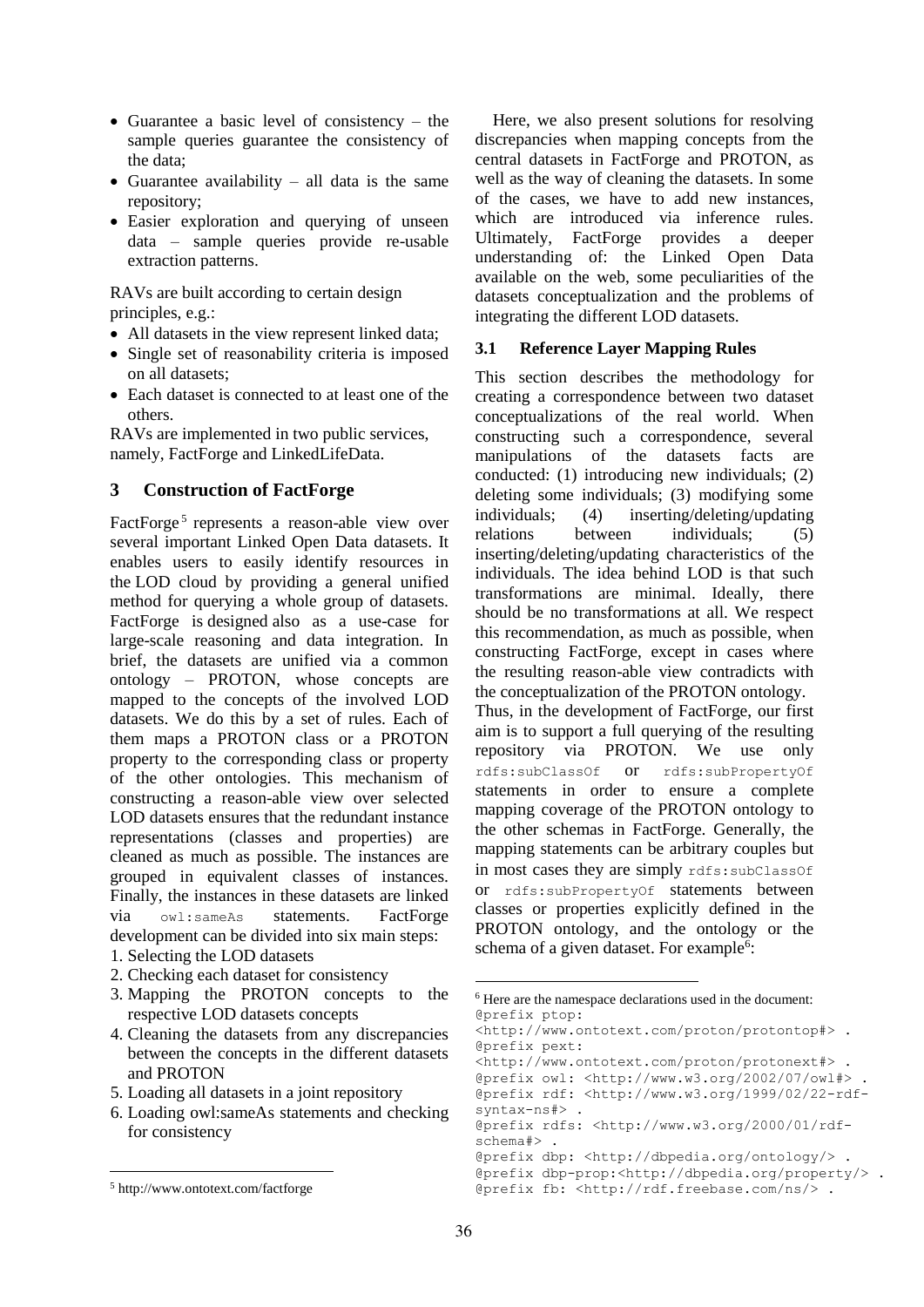```
dbp:SportsTeam 
   rdfs:subClassOf pext:Team .
foaf:homepage
```
rdfs:subPropertyOf pext:hasWebPage .

However, due to the different conceptualizations, in some cases a more complex mapping is needed. For example, in the Geonames dataset geographical objects are classified by codes and not by an ontology hierarchy. In such cases the mapping is done by more complex statements such as:

[ rdf:type owl:Restriction ; owl:onProperty geo-ont:featureCode ; owl:hasValue geo-ont:A.PCL ] rdfs:subClassOf pext:Country .

Some of these compound statements require adding new individuals. In such cases, we use the OWLIM inference rules to create the necessary additions. Here is an example:

```
//dbp-ont:PrimeMinister rdfs:subPropertyOf 
// [ptop:hasPosition [pupp:hasTitle]].
  Id:PM
       p <rdf:type> <dbp-ont:PrimeMinister>
      ---------------------------------------
       p <ptop:hasPosition> j
       j <pext:hasTitle> <pext:PrimeMinister
```
Here, the inference rule is necessary because the conceptualizations in the DBPedia ontology and in the PROTON ontology are different. In DBPedia, Prime Minister belongs to a class of politicians, which is a class of person, while in PROTON, Prime Minister is a title of a job position. Thus, in DBPedia, a given Prime Minister is an individual whereas in PROTON he is an individual who has a position PrimeMinister. Since the instance data about the position itself (j in the rule above) is missing in the DBPedia dataset, it has to be created so that the mapping between the two ontologies is consistent.

#### **3.2 Cleaning Two LOD datasets**

In this section we present two of the most popular LOD datasets - DBPedia and Freebase with respect to discrepancies between their conceptualization and ontology in the reference layer.

**DBPedia Ontology and Dataset.** The DBPedia dataset is created by extracting structured information from Wikipedia and presenting it in an RDF form (http://dbpedia.org/About). The conceptualization of the DBPedia dataset is based on the categories that are designed and implemented in Wikipedia, i.e. the data in the

info-box section of the articles. This conceptualization is presented as an ontology. For our purposes, we have used version 3.8. It contains 359 classes, 800 object properties and 975 data types. The instances in the DBPedia dataset are classified according to the conceptual information in its ontology and some other wellknown ontologies like: http://schema.org and http://xmlns.com/foaf/spec/. In addition, some of the classes and properties of these other ontologies are used in the definition of the DBPedia ontology. In the majority of cases, the conceptualizations of the DBPedia and PROTON ontologies are compatible and the mapping between them is straightforward as discussed earlier. However, there are still some differences as illustrated in the following two examples:

*Architect as a Person.* In the DBPedia ontology, many roles in society, mainly performed by persons, are formalized as subclasses of the class dbp-ont:Person.

```
dbp-ont:Architect
       rdf:type owl:Class;
       rdfs:subClassOf dbp-ont:Person .
The definition in PROTON is:
pext:Architect
 rdf:type pext:Profession ;
 rdfs:comment "A profession of planning,
     design and oversight of the 
     construction of buildings and some 
     other artefacts. (Wikipedia)"@en .
and
```

```
pext:Profession
   rdf:type owl:Class ;
```
rdfs:subClassOf pext:SocialFunction .

The main difference is that in PROTON the class pext:Architect is defined as a profession and a social function, in order for someone (or something) to have this profession. This means that not only persons can perform it. While in DBPedia the definition follows the logic that all architects described in Wikipedia are, in fact, persons. It is relatively easy to overcome such conceptual differences by an appropriate mapping between the two ontologies: dbp-ont:Architect rdfs:subClassOf

[ rdf:type owl:Restriction ;

```
 owl:onProperty pext:hasProfession ;
 owl:hasValue pext:Architect ] .
```
This statement determines that all instances of dbp-ont:Architect correspond to the instances of the PROTON ontology with the profession pext:Architect.

*Sport as an Activity.* Another example is the definition of Sport. DBPedia defines it as follow: dbp-ont:Sport

<sup>@</sup>prefix foaf: <http://xmlns.com/foaf/0.1/> .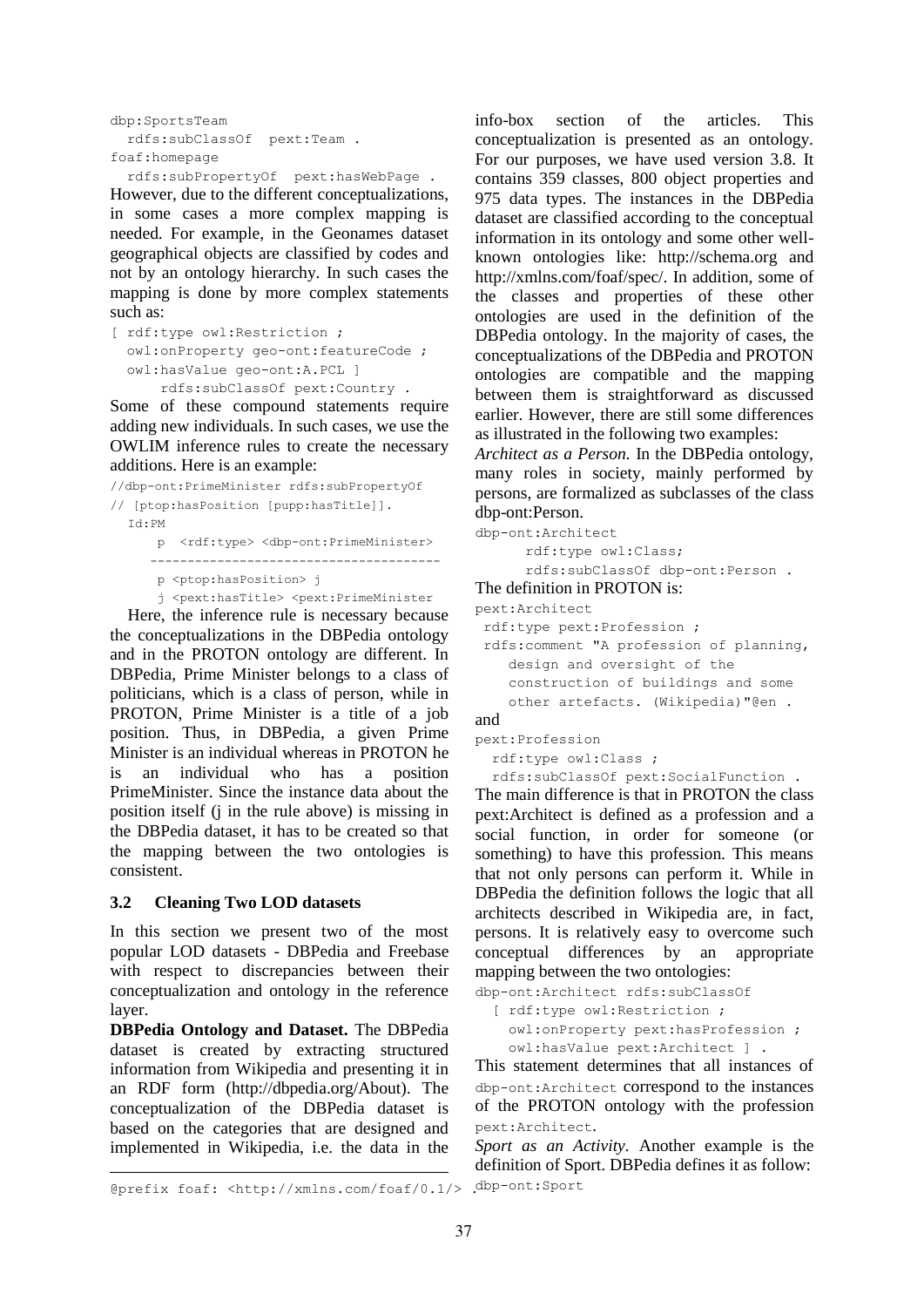```
 rdf:type owl:Class;
 rdfs:comment "A sport is commonly 
     defined as an organized, 
     competitive, and skillful 
     physical activity."@en;
  rdfs:subClassOf dbp-ont:Activity .
```
and PROTON defines it as:

pext:Sport

```
rdf:type owl:Class ;
rdfs:comment "A specific type of 
        sport game"@en ;
```
rdfs:subClassOf pext:SocialAbstraction.

The difference is that in DBPedia, Sport is a specific activity and its characteristics such as game rules, number of participants, etc. are not defined in the class dbp-ont:Sport. In PROTON the characteristics of the sport game are defined in the class pext:Sport as a social abstraction. The actual realization of the definition as a sport event is an instance of activity. Unfortunately, any mapping between the two ontologies cannot solve this conceptual difference. The following mappings:

dbp-ont:Activity

rdfs:subClassOf pext:Activity .

```
and
```
dbp-ont:Sport

```
rdfs:subClassOf pext:Sport .
```
automatically make all instances of the class dbp-ont:Sport in PROTON to be simultaneously instances of the classes ptop:Happening and ptop:Abstract, which are mutually disjoint.

In FactForge such conceptualization differences between the two ontologies are solved by not loading the DBPedia ontology into the FactForge repository. In this way, we make use of the richness of the DBPedia instances but impose the conceptualization of PROTON ontology over it.

Another reason for not loading the DBPedia ontology is that the definitions in the DBPedia ontology also contain mappings to other ontologies. However, we believe that including ontology statements referring to classes (properties, etc) of other ontologies is not a good practice. First, presenting the necessary conceptualization requires importing the other ontology. And second, this can introduce some contradictions in the ontology that uses these statements. For example, the DBPedia ontology contains some statements from the Schema ontology (http://schema.org). However, because DBPedia is not an extension of the Schema ontology, therefore it is better to store these statements separately. If they are included in the definitions of the DBPedia classes, this can lead

to some contradictions as illustrated in the examples below for University and College:

```
dbp-ont:University
 rdf:type owl:Class;
 rdfs:subClassOf 
       dbp-ont:EducationalInstitution ;
 owl:equivalentClass 
       schema:CollegeOrUniversity .
```
and

```
dbp-ont:College a owl:Class;
 rdf:type owl:Class;
 rdfs:subClassOf 
      dbp-ont:EducationalInstitution ;
 owl:equivalentClass
```
schema:CollegeOrUniversity .

Using owl:equivalentClass makes these two classes - dbp-ont:University and dbpont:College - the same. Such equivalent statements are difficult to be noticed in the DBPedia ontology as it is full of them but it is also not very easy to use DBPedia without such statements. The instance data also contains statements that result from inferences from the DBPedia ontology. In order to avoid all conceptualizations that follow from the DBPedia ontology we have to clean the DBPedia instance data from such inferences. Here are some examples:

*Subclass - Superclass inference.* In the DBPedia instance data, each instance of sport is classified as sport but also as an activity. Therefore, even if we do not load the DBPedia ontology into the FactForge repository, this inference is present in the instance data. Thus, the classification of the DBPedia sport instances will also be wrong in PROTON when mapping PROTON to DBPedia. To clean this instance data statement we have created a deletion statement of the following type:

```
delete {?s a dbp-ont:SuperClass} where
     { ?s a dbp-ont:SubClass .
       ?s a dbp-ont:SuperCLass . }
Here is an example:
delete {?s a dbp-ont:Activity} where
```

```
 { ?s a dbp-ont:Sport .
   ?s a dbp-ont:Activity . }
```
In this way, if there is a statement for a subclass, we delete all the statements for the super classes. After that, we use the inference mechanisms of the repository to make the inferences that follow from the mapping to the PROTON ontology.

*rdfs:domain and rdfs:range statements.* In the DBPedia instance data, some statements for domain and range have properties connected to instances that do not belong to the appropriate classes. Such unclassified instances in DBPedia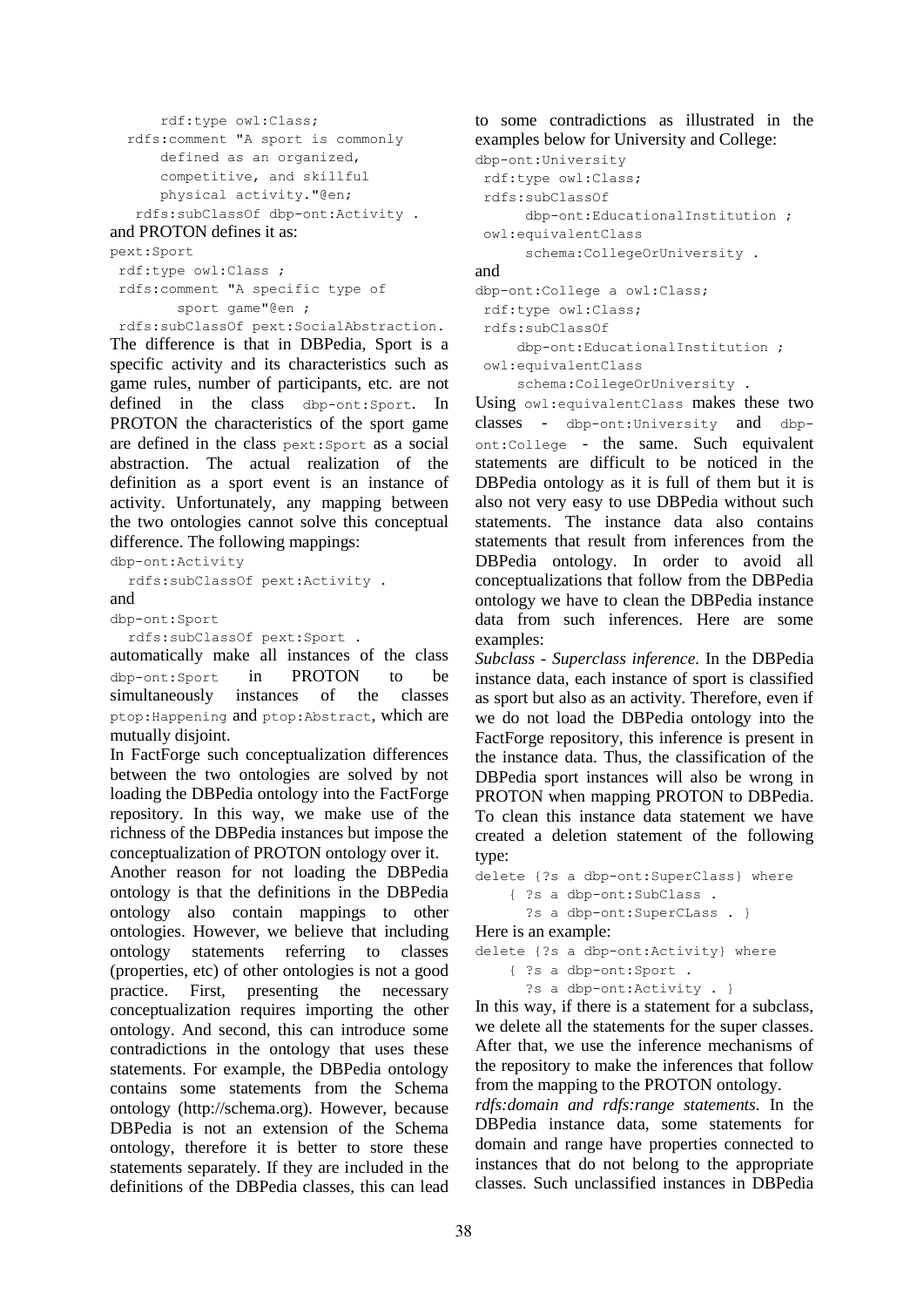could be wrongly classified in PROTON, based on these domain and range statements. In order to clean such cases we use queries of the following type:

```
delete {?s dbp-ont:dbpediaProperty ?y }
where
{?s dbp-ont:dbpediaProperty ?y .
?y rdf:type ?c .
filter(
          ?c = dbp-ont:Class01
     || ?c = dbp-ont:Class02
    || || || || ## List of all unappropriate classes 
     )
}
```
Here is part of an example of the property dbpont:birthPlace.

```
delete {?s dbp-ont:birthPlace ?y } where
{?s dbp-ont:birthPlace ?y .
 ?y rdf:type ?c .
filter(?c = dbp-ont:AcademicJournal 
  || ?c = dbp-ont:Activity
   || ?c = dbp-ont:AdministrativeRegion 
...
         )
}
```
Apart from the deleted statements discussed earlier, we have deleted all instance data described by statements using classes that are not from the DBPedia ontology. In this way, the DBPedia instance data has a clean interpretation in terms of the PROTON conceptualization. **Freebase Dataset.** Freebase7 is a communitycurated database of well-known people, places, and things. In Freebase, real-world entities are represented as topics. There are topics for movie stars, countries, cities, etc. The information for each topic is structured in three levels as defined in the Freebase schema. The first layer comprises several domains (76). Each domain is defined by type (second layer) and each type has properties (third layer). The types are connected via the special relation inclusion of type. This relation connects more specific types with more general types: the type fb:base/litcentral/named\_person includes the type: fb:people/person. It is not possible to interpret this relation as superclass-tosubclass relation, because it is not strict in the sense that each instance of the subclass inherits the properties of the instance of the super class. For example, the type fb:film/actor also includes the type fb:people/person. But its definition is: "The Film Actor type includes people (and credited animals) who have appeared in any film

...". Therefore, in most cases, the instances of the type fb:film/actor are people but there are also cases where they are not. Thus, the interpretation of the type inclusion relation is not strict with respect to inheritance of the properties from the included type. In the example above, if the film actor is a person, then he or she inherits all properties from the type for persons. But if it is not a person, then it does not inherit any of these properties. Instead, it inherits properties from some other type(s).

These peculiarities of the Freebase schema impose some restrictions over the mapping to the PROTON ontology. Mapping so many types and properties requires more extensive work. Therefore, for our purposes, we have mapped only the types with more than 500 instances in the Freebase dataset to the PROTON concepts. Another criterion is that the mapping does not produce any misclassification of some instances. For many types the mapping is straightforward:

```
fb:location.location
  rdf:type owl:Class;
  rdfs:comment "The Location type is
    used for any topic with a fixed 
    location..."@en ;
  rdfs:label "Location";
       rdfs:subClassOf ptop:Location .
```
For types representing professions and other social roles, the mappings are similar to the mapping used for the DBPedia ontology:

```
fb:military-militarycommander
  rdfs:subClassOf 
    [rdf:type owl:Restriction ;
     owl:onProperty pext:hasTitle ;
     owl:allValuesFrom
```
pext:Commander].

Some of the types are mediators between a type and a grouping of several other types. This is mainly used to represents event information. For example, the type *Website ownership* describes an event of owning a website by an agent for some period. A website can be owned by different agents in different periods, thus it is important that these 'owning' events are represented as different instances in the dataset.

At present, we have not yet mapped the mediator types to PROTON. For this type of mapping it is necessary to use an appropriate subclass of the class ptop:Happening. For example, the type *Website ownership* can be mapped to a subclass of the class ptop:Situation, where the start and end date of the ownership are stated, the owner and the address of the website are specified, etc. As this requires huge extension of PROTON, it is not featured in the current version.

<sup>7</sup> http://www.freebase.com/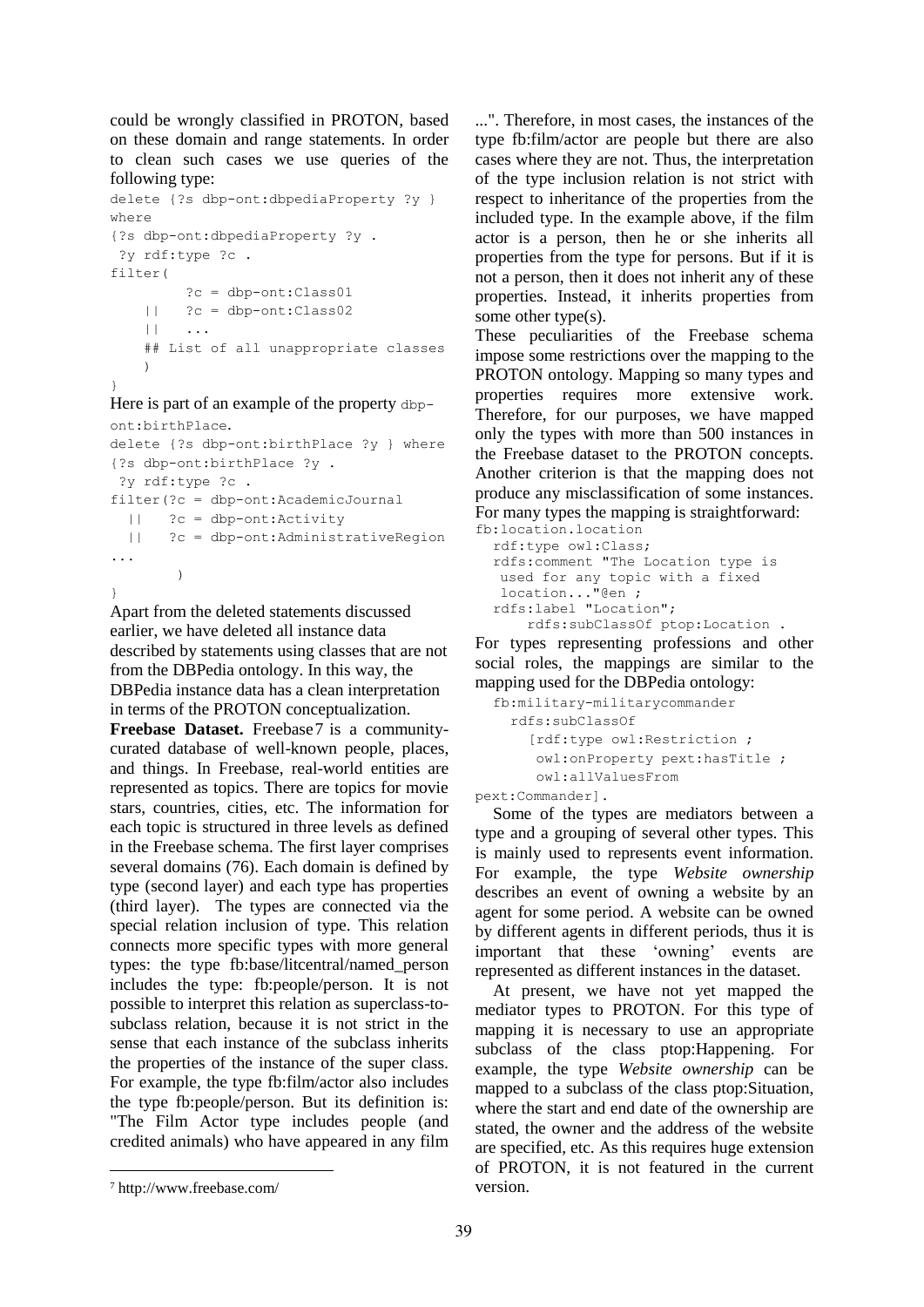In the original dataset, there are also several errors in the instance classification. For example, organisation and location are very often represented by the same instance. More specifically, the types fb:organization.organization and fb:location.location have 42763 instances in common. We believe that such cases result from the linguistic intuition of the users who created the data in question. In many cases, the same word denotes both the meaning of an institution and a location. We do not consider this a good practice for the semantic representation in LOD and we think that it should be avoided. The different classes (types in Freebase) have different properties. Although the Freebase types are not strict in inheriting properties, some types are still not mutually compatible (intuitively). For example, due to this misclassification, the instance of the United States of America (https://www.freebase.com/m/09c7w0) is not only an instance of the types Country, Location but also of Food. We believe that such knowledge has to be represented in a different way.

It is important to note that correcting such cases of instances classification to many disjoint types (classes) is outside the scope of the current version of FactForge. In future, we envisage to introduce new instances for each disjoint class and to keep relations between them where necessary via appropriate properties. Although we could perform such an extension of Freebase, in our view, it is better this to be done in the original dataset. We consider these mismatches as a result from crowdsourcing where some of the providers of knowledge where influenced by the semantics of natural language.

## **4 Conclusion**

In this paper we present some problems in accessing LOD via a common ontology. The main problems of using this approach with respect to involved datasets are demonstrated via examples from two of the most popular LOD datasets: DBPedia and Freebase. The main lessons learned are as follows:

1. The world can be modelled in many different ways, which can be formally incompatible but still understandable by human users. It is true that the main value of a dataset is in its usefulness to the stakeholders. However, this is not enough in terms of the Semantic Web where the goal is to have LOD datasets that can be processed by machines. To achieve

this, it is necessary to apply some formal evaluation of the represented knowledge.

- 2. The incompatibility can appear on different levels: granularity of conceptualization, representation of different kinds of knowledge (for example, the difference between sortals and roles), etc. Generally, the conclusion is that if we want LOD to achieve their goals, they should not only follow some formats but also their conceptualizations should adhere to certain restrictions and ensure compatibility.
- 3. Constructing new ontologies based on existing ones has to incorporate the complete semantics of the corresponding ontologies instead of just fragments of them. Such an approach will have an effect on the consistency of the new ontologies and their interoperability with the existing ones.

In our view LOD needs more requirements on semantic level in order to be more reliable web of semantically linked open data..

## **Acknowledgements**

This work was partially supported by MULTISENSOR project (FP7-610411) .

## **References**

- Linking Open Data. Retrieved from W3C Semantic Web Education and outreach community project: http://linkeddata.org/. (2014).
- Brickley D., & Guha R.V. RDF Vocabulary Description Language 1.0: RDF Schema. W3C Recommendation 10 February 2004. http://www.w3.org/TR/rdf-schema/. (2004).
- State of the LOD Cloud. Retrieved from http://www4.wiwiss.fu-berlin.de/lodcloud/state. (2011).
- Jain, P., Hitzler, P., Sheth, A. P., Verma, K., & Yeh, P. Z. Ontology Alignment for Linked Open Data. In Patel-Schneider, Y. P. P. (Ed.), Proceedings of the 9th International Semantic Web Conference. Shanghai. (2010).
- Studer R, Benjamin V. R., & Fensel D. Knowledge Engineering: Principles and Methods. IEEE Transactions on Data and Knowledge Engineering , 25 ((1-2)), pp. 161-199. (1998).
- Guarino, N., & Welty, C. Evaluating Ontological Decisions with OntoClean. Communications of the ACM, 45(2) , pp. 61-65. (2002).
- Berners-Lee, T. Design Issues: Linked Data. Retrieved from the settlement of the settlement of the settlement of the settlement of the settlement of the settlement of the settlement of the settlement of the settlement of the settlement of the settlement of the settl http://www.w3.org/DesignIssues/LinkedData.ht ml. (2006).
- Heath, T., & Bizer, C. Linked Data: Evolving the Web into a Global Data Space. (J. H. (eds.), Ed.) Synthesis Lectures on the Semantic Web: Theory and Technology (1:1), 1-136. (2011).